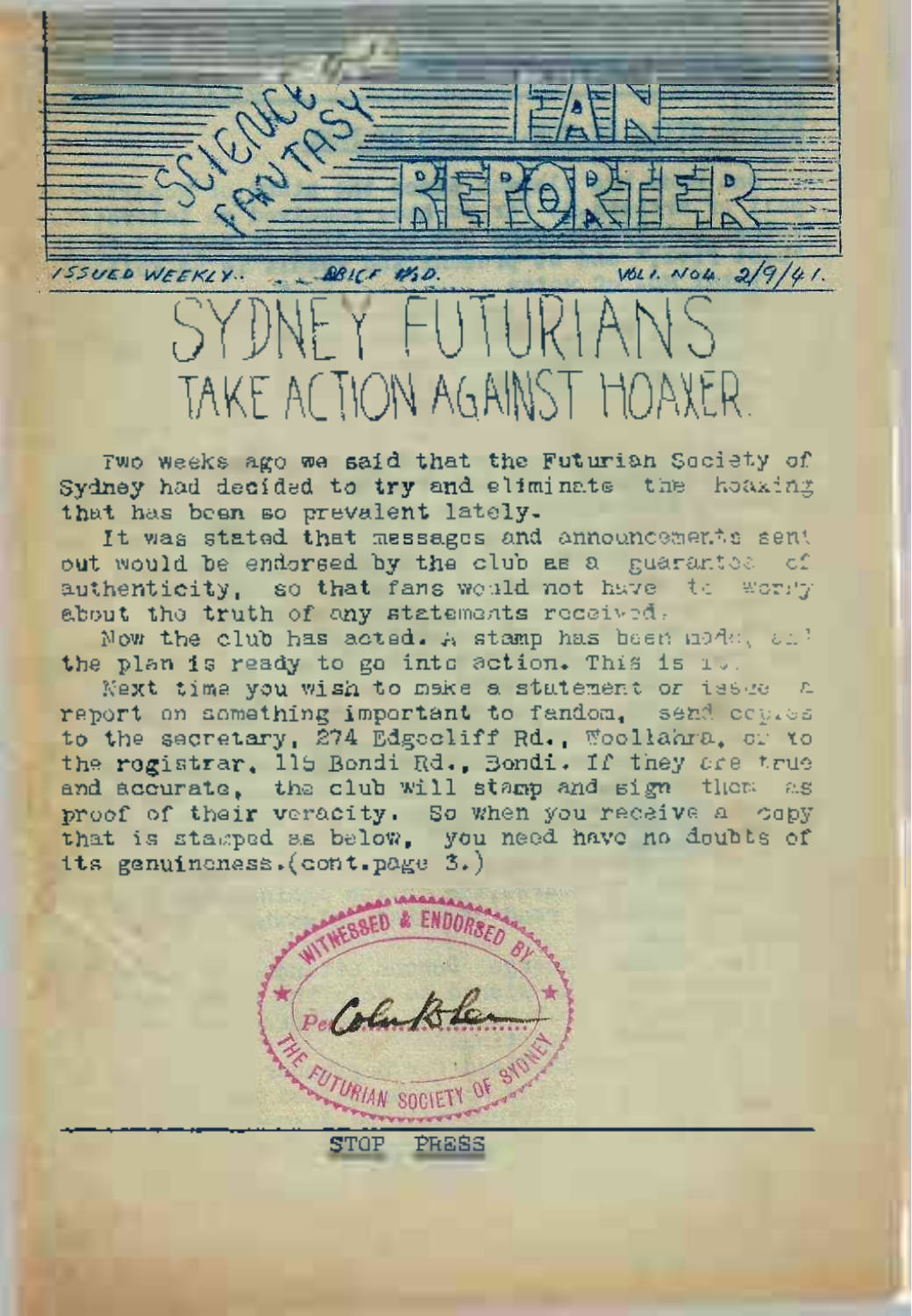| <b>FRUE TWO.</b>                  |  |  |  |
|-----------------------------------|--|--|--|
| POLIS.                            |  |  |  |
| ROGERS STILL ON TOP GAIN BY PAUL. |  |  |  |
|                                   |  |  |  |

PAGE TWO.<br>
POILS.<br>
POILS.<br>
ROGERS STILL ON TOP.....GAIN BY PAUL.<br>
One wook has clapsed since the start of Reportor's<br>
poll of artists.<br>
So for we have received no interstate<br>
votes, but Sydney fans are beginning to send in One week has elapsed since the start of Reporter'spoll of artists.So far we have received no interstate votes, but Sydney fans are beginning to send in their "best five," and at present the result is as follows: Total Ho. of votes........................6 ROGERS........................................... <>5 points, CARTIER, PAUL, WESSO...............4 BOK, SCHNBEMAN......................................>»3 " DOLD, FINLAY, MOREY.................2 KRUPA..............................................................1 "

Last week's count showed Rogers in front,with Paul two votes behind. In the next three votes received, however, Paul scored three points to Rogers' two-. As expected,Cartier is high up on the list.There are two surprises, however. One is Wesso's high position, the other the small number of votes for Finlay, who about a year ago was extremely popular in Sydney.

It is too carly yet to anticipate the final result But whoever finally fills first place will be the one liked by most, and therefore the most popular artist.

If you have not yet voted, send in your five fav-ourite artists ( in any order ) and they will receive-, one vote each.For whys and wherefores see last issue. Do not delay,but help make this a record of the opinion of all Australian fandom. We are relying on you, F.S.8. DOINGS. '

Most important decision made at the Society's last meeting was, of course,the action against the Hoaxer. You have probably read of that elsewhere in this issue by now.

Also, Arthur (George) Duncan attended as guest. As he stated before,he wished to join the club, and will be eligible for membership when he turns uup to the third consecutive meeting.

Next meeting was fixed for September 12, but since, then a special meeting has been called for Sep.5, when several important matters will be discussed. Meeting will be at home of Graham Stone, <sup>30</sup> The Avenue, Rand wick.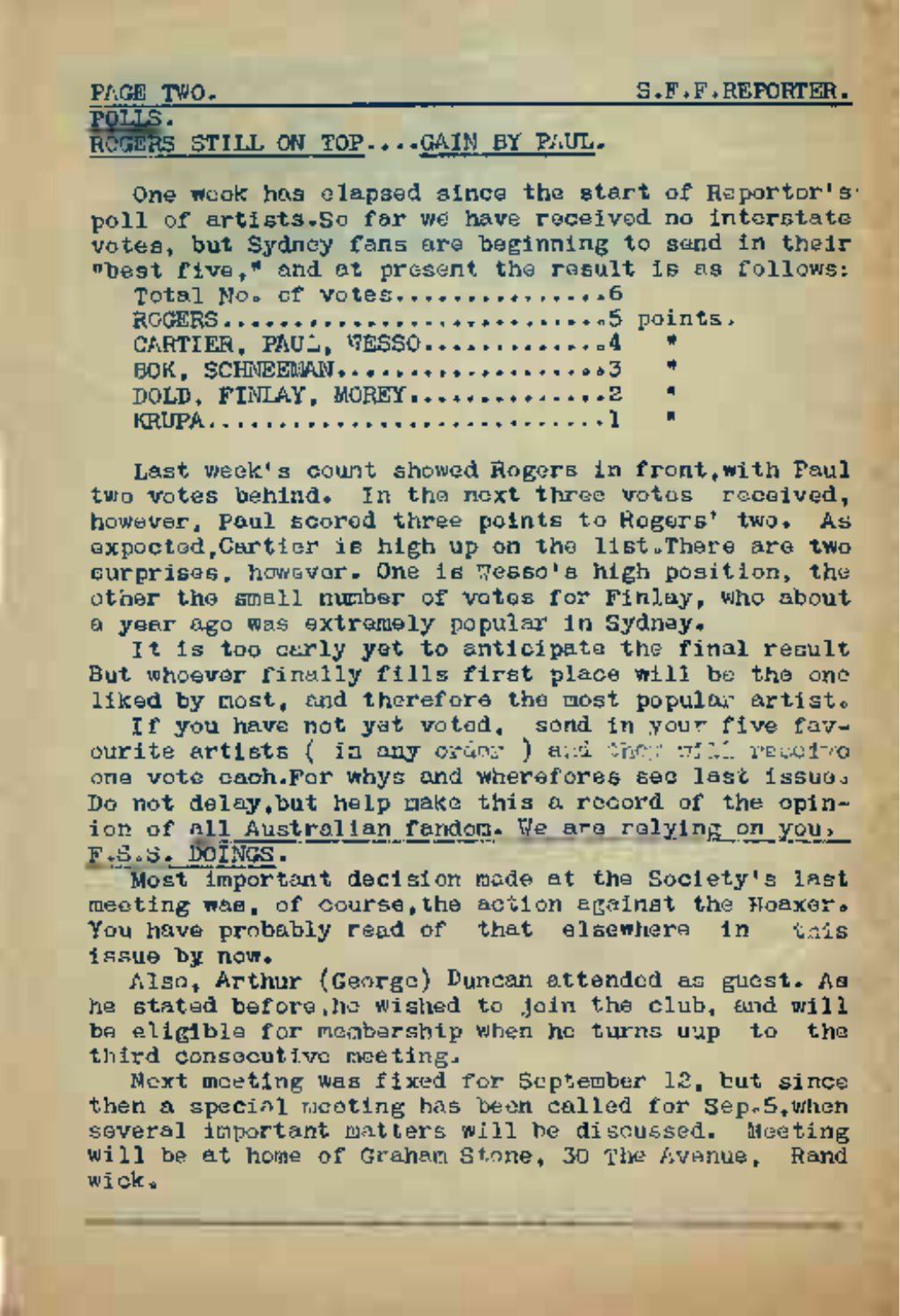# S.F.F.REFORTER.<br>MELBOURNEVS..BY O<del>UOG HOCKLEY. " PAGE 3.</del><br>STILL THEY COME.

Two weeks ago Melbourne got the B.R.E. December 40 Astounding. Last week Tales of Wonder No.14 arrived. Now Unknown Feb.41 is on sale. We do not know whether it has the same quality paper as the Astounding (that is, the grey stuff) but we assume that it has.

With this bombardment of magazines,things may soon reach the stage where fans will again cry out: "Stop!! We're getting too many magazines again."

### AISO THE FILMS.

As with books, Melbourne is passing through a cycle of science and. fantasy films. "Thief of Bagdad" has been released, and "Invisible Woman" started Friday<sup>s</sup> Aug.29. Of course, "Fantasia" is still going strong.

## LOST....ONE NEW FAN.

Remember Harrison? He'<sup>s</sup> the night-reader fan who should be but isn't. Hockley cannot find him. McGills say he has not been in lately. All we can suggest is that he has The Moon Pool, The Blind Spot,and all E.E. Smith's novels lined up to read, and in view of his extraordinary method of reading, is finishing them all at one sitting.

## Fandom at Random. ' Tuck says "sorry".

Although there is not much happening in Hobart at present, Don Tuck has discovered one thing. Astounding and Unknown Reprints are not, as he previously stated printed in Sydney. They are the same reprints as the other states get. Don says "Sorry," and apologises for this mistake.

This week Graham Stone picked up a Ray Cummings novel, "Tarrano the Conqueror."

F.S.S. ACTS AGAINST HO/XERT. (Cont.)<br>A lot of time will be spent on the job The Club is willing to go ahead with the pent on the job.The Club is will not true will not be the plan, but it will not will along messages to be endorsed, and where that is impossible make sure your signature is affixed. Help fandom. not the Hoaxer.